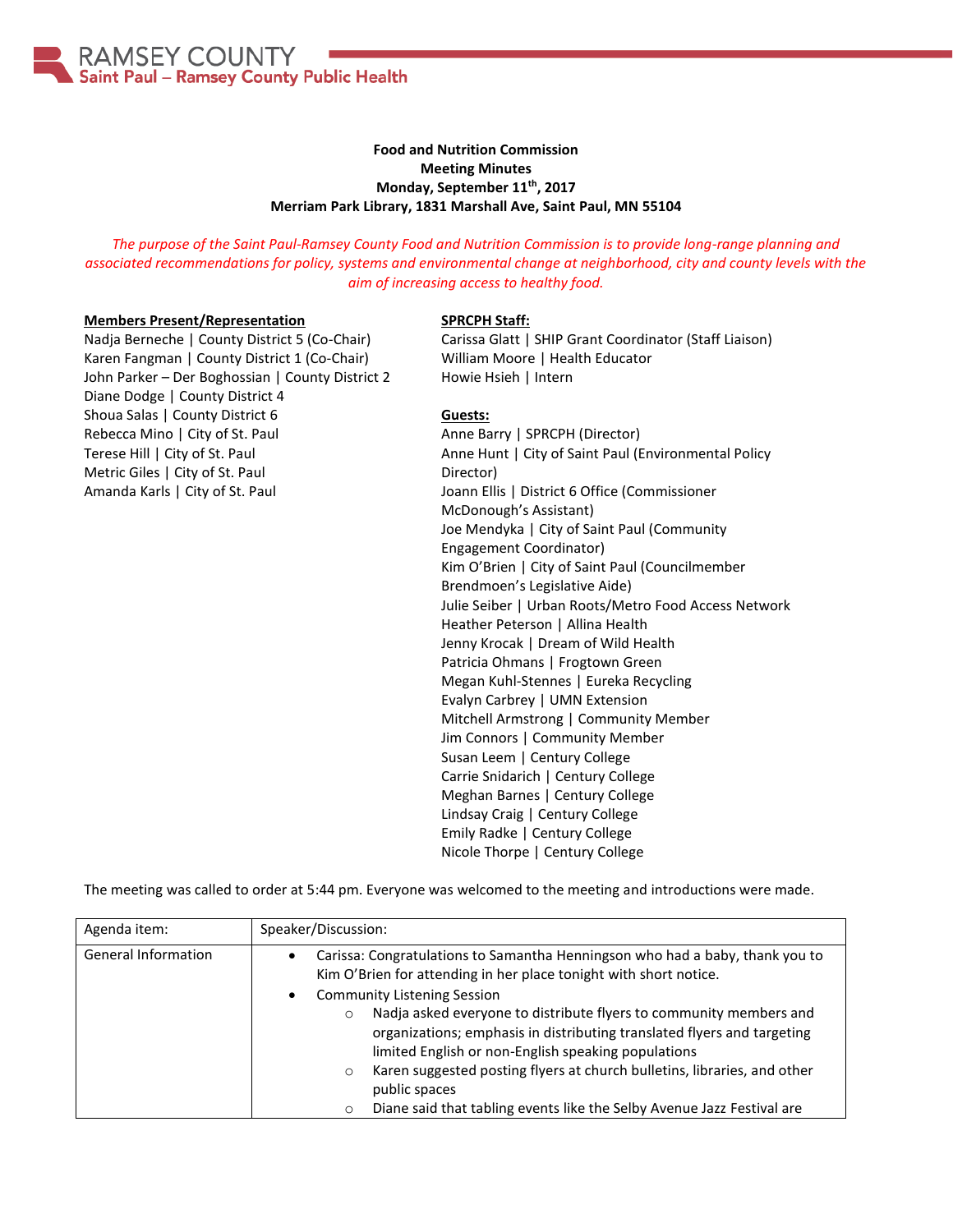

|                        | great ways to distribute flyers                                                         |
|------------------------|-----------------------------------------------------------------------------------------|
| Discussions with Local | How to connect with local officials<br>$\bullet$                                        |
| Officials              | Joann Ellis said that Commissioner McDonough has an open office and<br>$\circ$          |
|                        | everyone is welcome to call his personal cell phone number. The                         |
|                        | commissioner is open to meeting at the office or in the community. Face to              |
|                        | face is best to get your point across. One can also give a short presentation at        |
|                        | district council meeting. Calling the legislative aide is the best way to connect       |
|                        | with your commissioner. Facebook, website, or newsletter are other ways to              |
|                        | connect.                                                                                |
|                        | Anne Hunt said to call her directly (651-266-8520) and she will help connect<br>$\circ$ |
|                        | you to the best person. People can also visit the mayor's website and fill out a        |
|                        | feedback form.                                                                          |
|                        | Kim O'Brien said councilmembers would love to hear more from FNC. One<br>$\circ$        |
|                        | can email a city councilmember's entire office using ward#@ci.stpaul.mn.us              |
|                        | (replace # with appropriate council district). She talked about finding your            |
|                        | champions. Talk to all councilmembers at first, then focus your efforts with            |
|                        | those whose interests match your own. Councilmembers are usually willing                |
|                        | to sit down and meet for 10-15 minutes.                                                 |
|                        | Joe talked about how regular communication with council districts is<br>$\circ$         |
|                        | important. They want to know what direction FNC is going. Each council                  |
|                        | district has different ways of communicating. They want to hear from                    |
|                        | passionate, active people. Prioritizing your issues is important when                   |
|                        | connecting with council districts.                                                      |
|                        | Issues that council/constituents face regarding food                                    |
|                        | Anne Hunt talked about the city's work on creating a greenhouse gas<br>$\circ$          |
|                        | inventory and developing a climate action and resiliency plan. SPRC has been            |
|                        | collaborating. There will be a draft by early October. Comments are welcome             |
|                        | from individuals or groups. The focus has been on energy, buildings, and                |
|                        | transportation sections; however, the it would be great to have more input              |
|                        | on food issues.                                                                         |
|                        | Saint Paul is moving away from its current 15 trash hauler system and<br>$\circ$        |
|                        | towards coordinated trash hauling. It was suggested that the city collect               |
|                        | organics differently from Minneapolis (e.g. a separate bag instead of a third           |
|                        | hauler for organics). Ideally there would be a system with one hauler. Joann            |
|                        | suggested Victoria Reinhart, the "Garbage Queen," as a resource on                      |
|                        | everything recycled or reused.                                                          |
|                        | Joe talked about food access at the neighborhood level. The community                   |
|                        | listening session is a good idea in bringing people together to the table. It           |
|                        | may be a challenge reaching certain pockets of people in the neighborhood.              |
|                        | It is important to include young people in the conversation about food access.          |
|                        | The city has tried to engage young people and listen to their ideas.                    |
|                        | Joann said a lot of good things are happening on East Side. However,<br>$\circ$         |
|                        | sustainability is a concern because many food-related programs are short-               |
|                        | term (e.g. 18 months). East Side is larger than Duluth and has the highest              |
|                        | level of poverty and diversity in both city and county. People are going                |
|                        | hungry in the East Side. Markets seem to emphasize unhealthy pop/snacks                 |
|                        | rather than fresh fruit and vegetables. Transportation is an issue as people            |
|                        | have trouble carrying lots of groceries home. Creative solutions are needed             |
|                        | to keep programs sustainable rather than sunsetting them.                               |
|                        | Kim described food access problems in North End, Como, and Payne Phalen.<br>$\circ$     |
|                        | People are hungry and there are not a lot of options for healthy food. There            |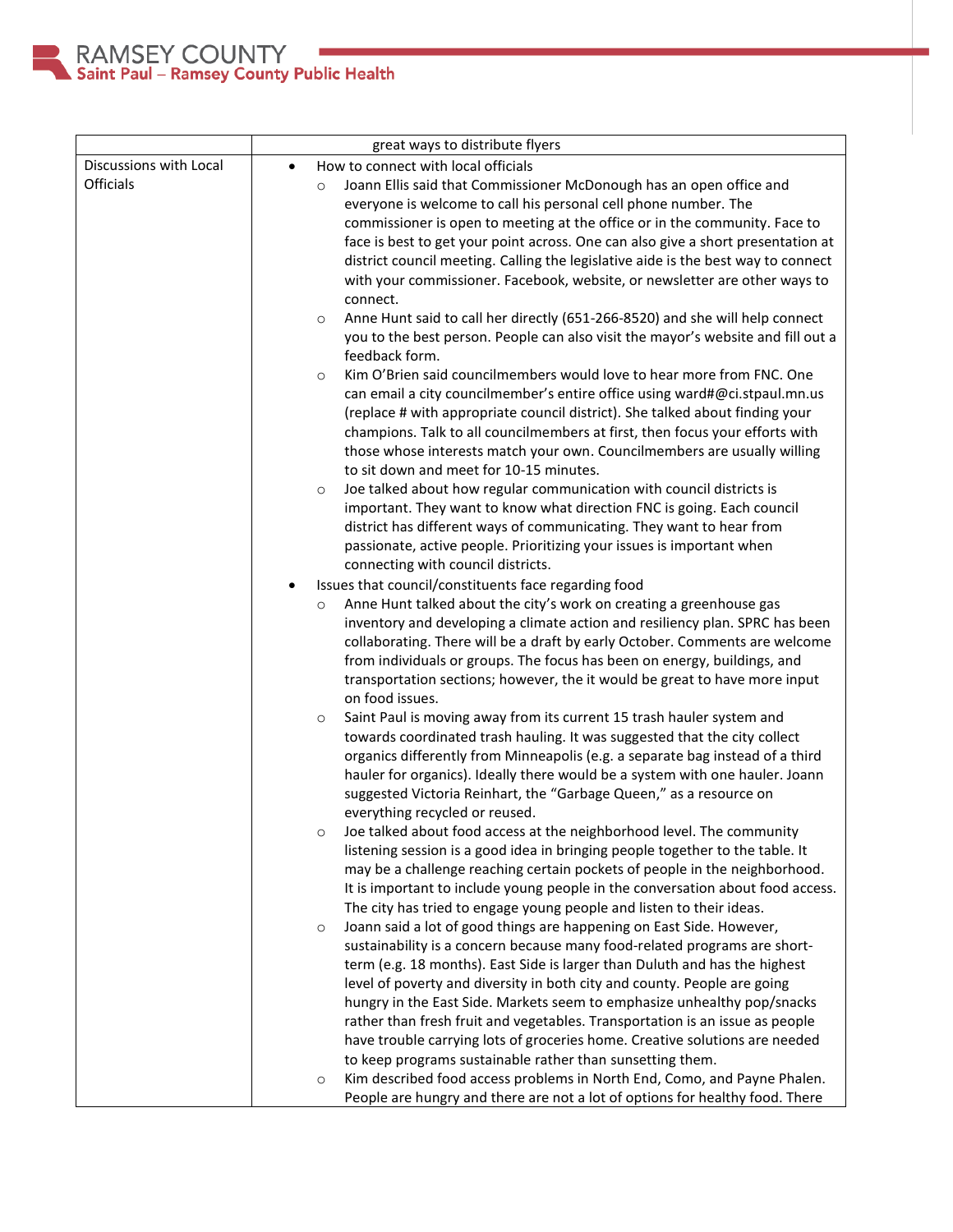RAMSEY COUNTY<br>Saint Paul – Ramsey County Public Health

| are many cheap, unhealthy options for foods (e.g. corner stores and gas<br>stations). Grocery stores with nutritious food are lacking. People don't have<br>cars and the sidewalks are dangerous (gaps make it hard for people with<br>groceries to walk home). They also want to garden but there is a lack of land<br>plots to do so. Rice Street and McDonough are partnering with Youth Pride to<br>deliver hot meals to everyone (directed towards youth but all welcome).<br>Anne H. talked about the challenges facing the West Seventh community. The<br>$\circ$<br>Cooper's Foods closing was a big loss because of its ethnic food offerings.<br>Access to local and affordable food is important. Resource mapping showed<br>food access gaps that the city has targeted. A suggestion would be to<br>transform underutilized spaces (e.g. warehouses) into community food<br>places.                                                                                                                                                                                                                                                                  |
|-------------------------------------------------------------------------------------------------------------------------------------------------------------------------------------------------------------------------------------------------------------------------------------------------------------------------------------------------------------------------------------------------------------------------------------------------------------------------------------------------------------------------------------------------------------------------------------------------------------------------------------------------------------------------------------------------------------------------------------------------------------------------------------------------------------------------------------------------------------------------------------------------------------------------------------------------------------------------------------------------------------------------------------------------------------------------------------------------------------------------------------------------------------------|
|                                                                                                                                                                                                                                                                                                                                                                                                                                                                                                                                                                                                                                                                                                                                                                                                                                                                                                                                                                                                                                                                                                                                                                   |
| Policy changes and implementation<br>Kim's office has been listening to people for needs. Most interventions<br>$\circ$<br>have been one-off, but they are interested in community input and<br>working with FNC in the future to explore food issues.<br>Jim talked about community land use and how there is potential in<br>$\circ$<br>utilizing land and resources in the suburbs and areas surrounding Saint<br>Paul and Ramsey County. Will expressed concern with funneling people<br>and efforts to the outside as this might take away energy from investing<br>in infrastructure within Saint Paul and Ramsey County. Karen talked<br>about how opportunities can be found both within and outside of Saint<br>Paul and Ramsey County. Nadja mentioned the challenge being that<br>Ramsey County is the smallest county in Minnesota, so working with<br>neighboring cities and counties is a possibility to consider.<br>Kim talked about how the city council has worked with Second Harvest<br>$\circ$<br>Heartland in declaring November Hunger Awareness Month. They are<br>looking to spread the word and make this a huge public campaign in the |
| future. FNC could work with the city council on Hunger Awareness                                                                                                                                                                                                                                                                                                                                                                                                                                                                                                                                                                                                                                                                                                                                                                                                                                                                                                                                                                                                                                                                                                  |
| Month in the future.                                                                                                                                                                                                                                                                                                                                                                                                                                                                                                                                                                                                                                                                                                                                                                                                                                                                                                                                                                                                                                                                                                                                              |
| Anne B. was interested in the recommendations that will be provided by<br>$\circ$<br>FNC and the community listening session. It would be great to see the<br>city and county work together on food issues next year. Anne talked<br>about the need for political will, sustainable systems, and financial<br>stability in tackling these issues. There is definite concern when there is a<br>loss of community food resources; it is key to provide capacity and<br>widespread coverage for food. Creative uses for unused land should be<br>explored (e.g. community gardens).                                                                                                                                                                                                                                                                                                                                                                                                                                                                                                                                                                                 |
|                                                                                                                                                                                                                                                                                                                                                                                                                                                                                                                                                                                                                                                                                                                                                                                                                                                                                                                                                                                                                                                                                                                                                                   |
| Future planning for the government and FNC                                                                                                                                                                                                                                                                                                                                                                                                                                                                                                                                                                                                                                                                                                                                                                                                                                                                                                                                                                                                                                                                                                                        |
| Anne H. talked about how helpful it is to hear about the gaps in the city<br>$\circ$<br>regarding food. It's important to identify places in the community to<br>target for funding and support.                                                                                                                                                                                                                                                                                                                                                                                                                                                                                                                                                                                                                                                                                                                                                                                                                                                                                                                                                                  |
| Kim talked about how county district 6 is putting in a pollinator in the<br>$\circ$<br>neighborhood (will be needing volunteers). Master gardeners have been<br>helpful in setting this up. A co-op grocer may be created in the North<br>End; could use support from FNC in the future. She emphasized the<br>importance of making urban agriculture easier for people.                                                                                                                                                                                                                                                                                                                                                                                                                                                                                                                                                                                                                                                                                                                                                                                          |
| Joann talked about the need for creativity and collaboration at the city<br>$\circ$                                                                                                                                                                                                                                                                                                                                                                                                                                                                                                                                                                                                                                                                                                                                                                                                                                                                                                                                                                                                                                                                               |
| and county levels. Examples include workforce solutions, skills training                                                                                                                                                                                                                                                                                                                                                                                                                                                                                                                                                                                                                                                                                                                                                                                                                                                                                                                                                                                                                                                                                          |
| programs for people, and corner markets that sell healthy food. Food,<br>water, shelter are everyone's basic human needs. Food access is                                                                                                                                                                                                                                                                                                                                                                                                                                                                                                                                                                                                                                                                                                                                                                                                                                                                                                                                                                                                                          |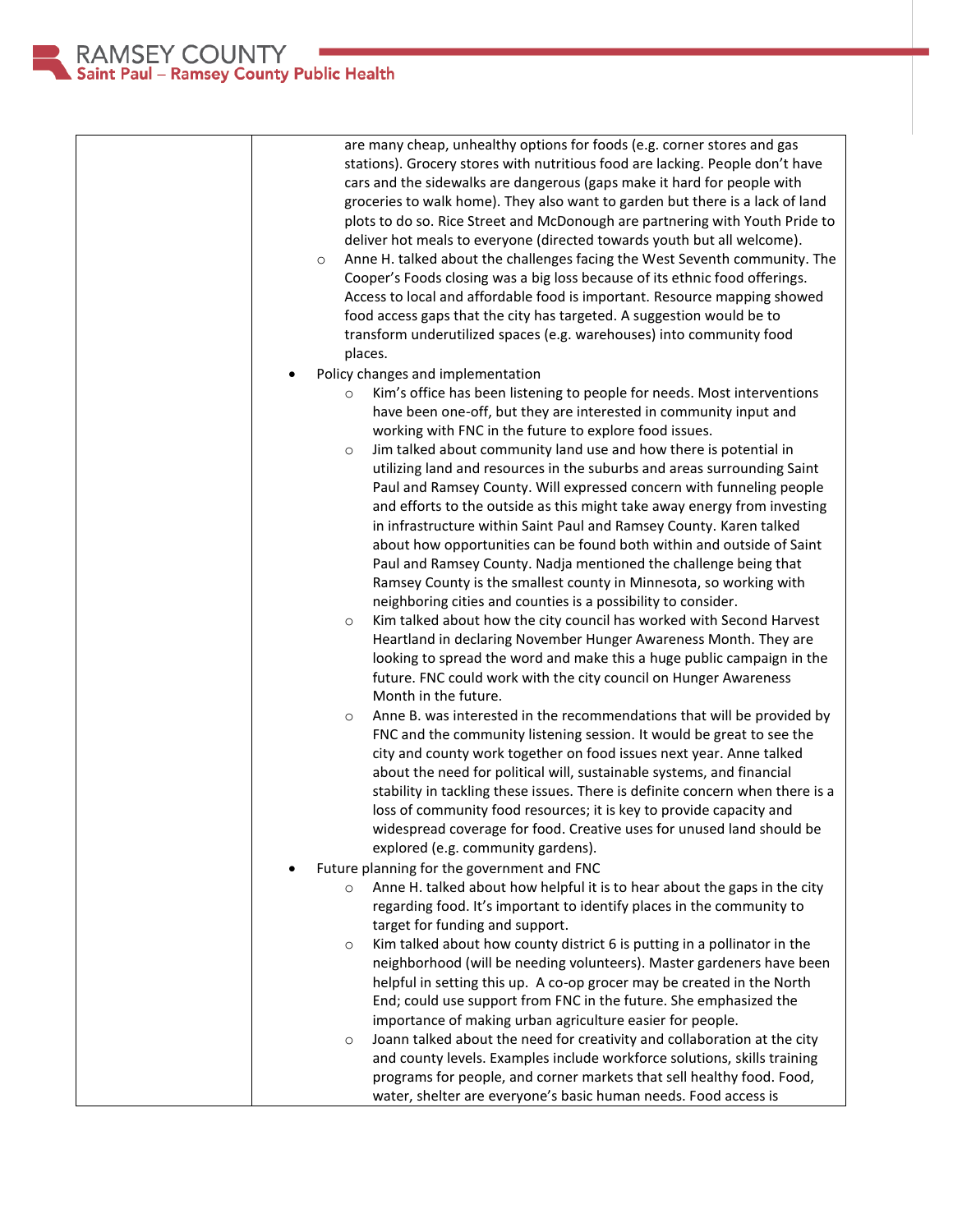|                                                                    | prevalent in everywhere, both urban and suburbs. Short term and<br>grassroots initiatives are needed.<br>Joe talked about the Comprehensive Plan moving through the city<br>$\circ$<br>council. Highland Park, Summit University and Payne Phalen will be<br>involved in the district planning process. He suggested FNC partner with<br>school districts and local arts organizations on food access and food<br>justice issues.<br>Nadja talked about the need for collaboration and innovation on across<br>$\circ$<br>sectors and the community. It's important to bring everybody to the<br>table. She mentioned the upcoming Food Access Summit taking place in<br>Duluth from October 25-27. Planning has revolved around cross-sector<br>collaboration to improve food access and having local government<br>partners involved in this process.                                                                                                                                                                                                                                                                                                                                                                                                                                                                                                                                                                                  |
|--------------------------------------------------------------------|------------------------------------------------------------------------------------------------------------------------------------------------------------------------------------------------------------------------------------------------------------------------------------------------------------------------------------------------------------------------------------------------------------------------------------------------------------------------------------------------------------------------------------------------------------------------------------------------------------------------------------------------------------------------------------------------------------------------------------------------------------------------------------------------------------------------------------------------------------------------------------------------------------------------------------------------------------------------------------------------------------------------------------------------------------------------------------------------------------------------------------------------------------------------------------------------------------------------------------------------------------------------------------------------------------------------------------------------------------------------------------------------------------------------------------------|
| <b>Updates from Subgroups</b>                                      | Terese and Will discussed their work on the environment task force. The Family<br>$\bullet$<br>Values for Life tabling event was helpful in getting feedback for comments on the<br>Ramsey County Solid Waste Management Plan. Due to widespread exposure<br>(2000-3000 people showed up), FNC should consider the using the<br>event for community engagement opportunities in the future. Diane also<br>suggested FNC do tabling at the Ag building during the State Fair to promote the<br>FNC and food justice.<br>Carissa talked about how SHIP cannot always pay for giveaways at community<br>$\bullet$<br>engagement events. This sparked a question from Diane about why FNC doesn't<br>solicit funding outside of SHIP. Nadja talked about how SHIP does not need to be<br>the sole funding source for FNC; other funding and sponsorships should be<br>explored if they are not a not conflict of interest. Carissa mentioned that the FNC<br>needs branding before buying stuff for tabling events. Developing a logo in next<br>year would be ideal.<br>Nadja described meeting with Lucy Thompson, the Principal City Planner in Saint<br>$\bullet$<br>Paul, about the future Comprehensive Plan. She mentioned there is no specific<br>chapter devoted to food access, but food access is prevalent in all the chapters.<br>The guide and checklist for evaluating comprehensive plan has been useful in this<br>process. |
|                                                                    | The discussion shifted to the importance of meeting with mayoral candidates and<br>talking to them about food issues within the next month.                                                                                                                                                                                                                                                                                                                                                                                                                                                                                                                                                                                                                                                                                                                                                                                                                                                                                                                                                                                                                                                                                                                                                                                                                                                                                              |
| October 2 <sup>nd</sup> Community<br><b>Listening Session Work</b> | Carissa talked about the World Café format. Jamie Bain took the original<br>$\bullet$<br>questions and remade them based on Food Charter. There will be an activity<br>about exploring the question: "What does healthy eating look, sound, feel like to<br>you?" Each table will brainstorm for 10-15 minutes on a topic using<br>paper/markers. The table leads read out answers to the group. There will be time<br>for people to talk/network. MLK Rec Center has capacity for 80 people. The<br>Listening Session will potentially be catered by Afro Deli.<br>The group discussed the planned topics (accessibility, affordability, availability,<br>$\bullet$<br>skills, and infrastructure). For the skills topic, FNC cannot do skills training but can<br>refer to organizations that can. The discussion centered around how people in the<br>community may lack skills to cook, garden, etc.<br>The tables should ask questions that are simple and easy to understand. There<br>$\bullet$<br>was some worry with a few of the suggested World Café questions being hard to<br>understand (e.g. 5A). Using plain and straight-forward language is important.<br>Carissa will revise questions and send it back out to see what FNC thinks. Creating<br>an icon for each table could make things easier for people to understand and<br>navigate the tables, especially for non-English speaking folks.                       |